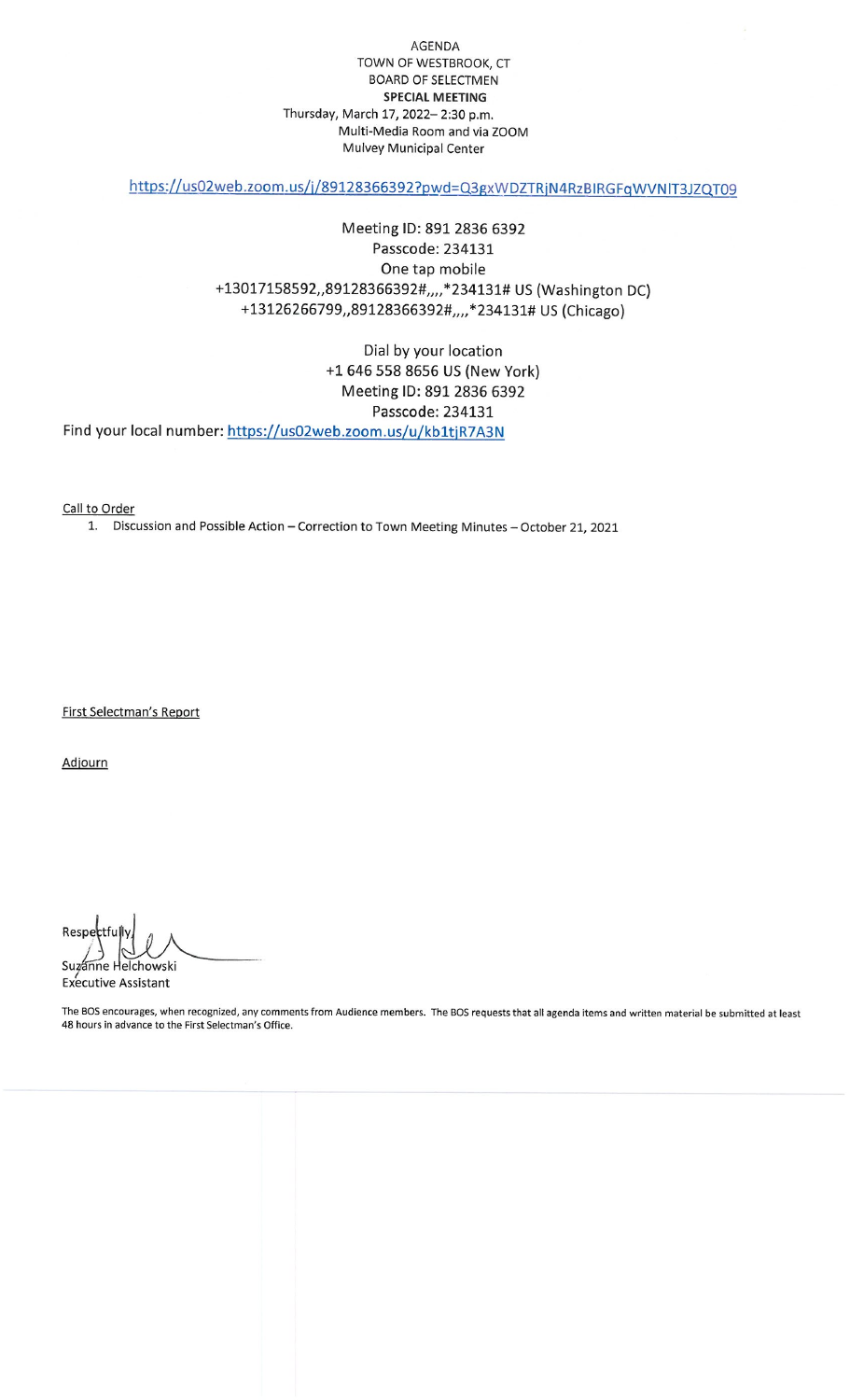## **LEGAL NOTICE TOWN OF WESTBROOK, CONNECTICUT**

The legal voters of the Town of Westbrook, Connecticut and all others qualified to vote in meetings of said Town are hereby notified and warned that a Special Town Meeting will be held in the Multi Media Room of the Mulvey Municipal Center, 866 Boston Post Road, Westbrook, Connecticut on Thursday, October 21, 2021 at 7:00 p.m. to act on the following matters:

Item 1: To consider and act upor the following resolution, as recommended by the BOS:

RESOLVED: That the Code of Orcinances be amended to revise Chapter 7, Fire Prevention and Protection. A copy of the revised Ordinance is on file with the Town Clerk's office for public inspection and available for viewing on the Town's website.

Item 2: To consider and act upon the following resolution, as recommended by the BOS:

RESOLVED: That the Town of We stbrook has adopted the provisions of Connecticut General Statutes Section 12-129n, providing certain tax deferrals for the elderly residents. A copy of the proposed resolution is on file with the Town Clerk's office for public inspection and available for viewing on the Town's website.

Dated at Westbrook, Connecticut, this 13<sup>th</sup> day of October, 2021

Dated at Westbrook, Connecticut this 13th day of October 2021.

Board of Selectmen Noel Bishop First Selectman Jehn Hall, Ill Selectman Hiram Fuchs Selectman

All CDC guidelines will be strictly enforced; i.e. wearing of masks and social distancing.

"In accordance with American with Disabilities Act, Final Rule 1994 for State and Local Government Facilities, Special Accommodations will be provided upon notification to agency within a reasonable time of such need".